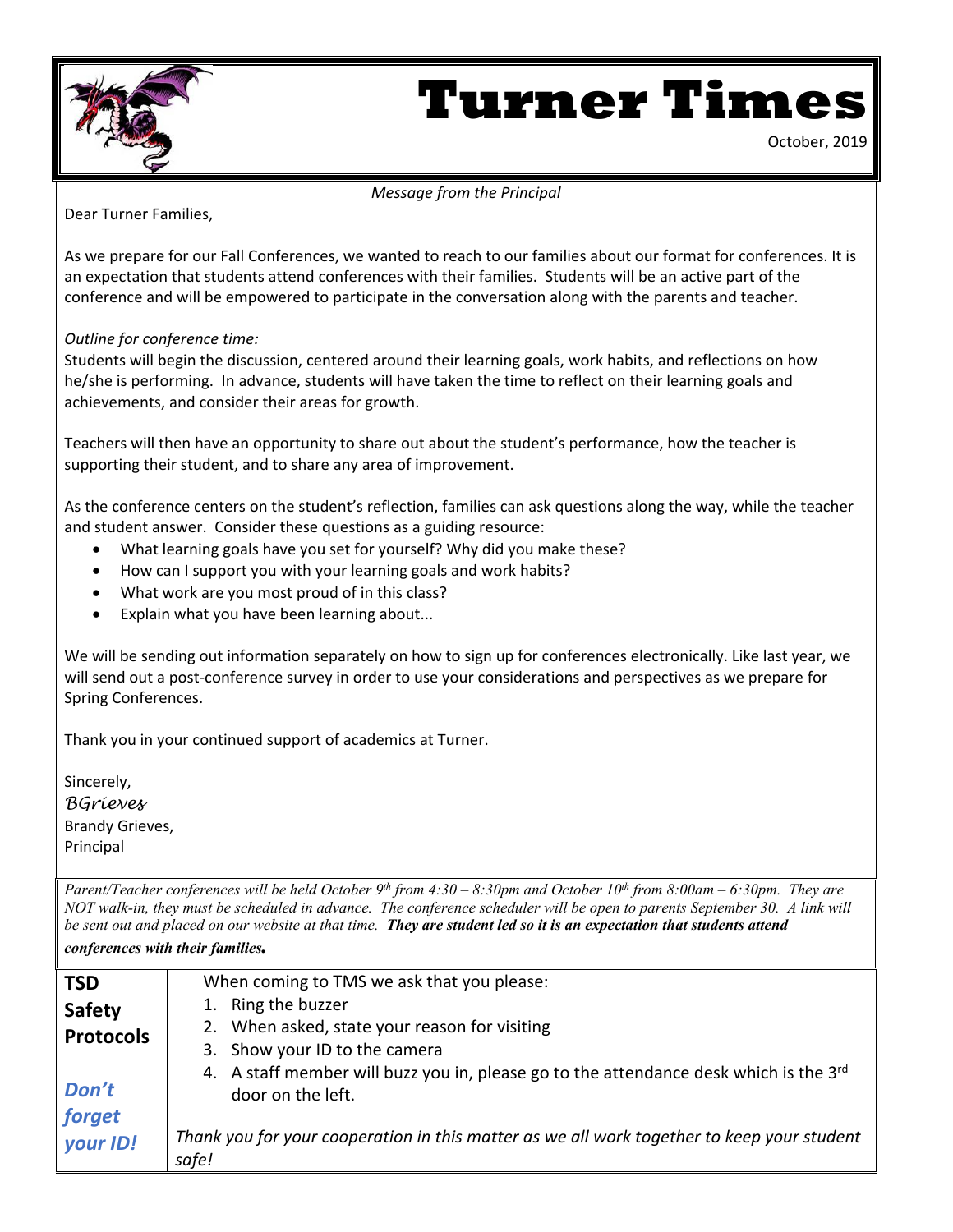| We are just past our first month of school with these delightful 6th grade students; we are really                                                                                                      |
|---------------------------------------------------------------------------------------------------------------------------------------------------------------------------------------------------------|
| enjoying this group! We want to remind you of a couple of things. First and foremost, students                                                                                                          |
| REALLY need a pair of earbuds or headphones. For obvious reasons, we don't keep classroom sets                                                                                                          |
| for them to share, but they are very inexpensive and don't need to be fancy. Please, if you see a                                                                                                       |
| cheap pair, grab them for your 6th grader! Also, if you could check and make sure your student has a                                                                                                    |
| notebook for math, that would be extremely helpful. They actually needed one more than was on                                                                                                           |
|                                                                                                                                                                                                         |
|                                                                                                                                                                                                         |
|                                                                                                                                                                                                         |
| In Science, students have just finished going through the scientific method lab work with Mr. Hunn                                                                                                      |
| and will be delving deeper into science content by looking at molecular structures and energy                                                                                                           |
|                                                                                                                                                                                                         |
|                                                                                                                                                                                                         |
| In Social Studies, students are fully engaged in learning about Geography. Additionally, Mr. Wedel<br>has had the kids learning about Social Studies in its truest form by engaging in dialogue about   |
| current events from unbiased primary resources to expand our students' world view. This week                                                                                                            |
| students will be starting a Create a Country project with a goal of showing what they have learned                                                                                                      |
|                                                                                                                                                                                                         |
|                                                                                                                                                                                                         |
| In Literacy, students are presently involved in a unit about conspiracy theories with Mr. J and Mrs.                                                                                                    |
| Paukstis (always a fun topic!) as they learn how to check the credibility of sources. Ask the kids                                                                                                      |
| about some of the articles they have evaluated; they are pretty hilarious! Students in literacy are also                                                                                                |
| working on developing domain-specific vocabulary and responding to focus questions by writing                                                                                                           |
|                                                                                                                                                                                                         |
|                                                                                                                                                                                                         |
| In Math, kids are wrapping up their first unit about factors and multiples. We are digging into our<br>new Math curriculum, and it includes a multitude of resources for kids and parents alike. Please |
| jump on to Mrs. Friedline and Mrs. Pasch's websites to check out the resources for the Big Ideas                                                                                                        |
| Math Program. All math classrooms have agendas and daily work accessible online through the                                                                                                             |
| Google Classroom and teacher websites, so never again should you hear, "I don't remember what                                                                                                           |
| my homework was" :) Additionally, since the books are completely online as well, everything                                                                                                             |
|                                                                                                                                                                                                         |
| Misleading news requires our social studies students to determine credibility. Next up: Accessing                                                                                                       |
|                                                                                                                                                                                                         |
|                                                                                                                                                                                                         |
| Using the scientific method, students solved a mystery in the chromatography lab. Next up: Atomic                                                                                                       |
|                                                                                                                                                                                                         |
| Mathematics students demonstrated the properties of real numbers in Ms. Nickerson's Super Hero                                                                                                          |
|                                                                                                                                                                                                         |
|                                                                                                                                                                                                         |
| In literacy, students looked inward to create and present their Star Selfies. Next up: Dissecting parts                                                                                                 |
|                                                                                                                                                                                                         |
|                                                                                                                                                                                                         |
|                                                                                                                                                                                                         |
| We are all very excited to have you all in the 8th grade. We have a lot of exciting things happening                                                                                                    |
| in our classes that we will be telling you about in this newsletter throughout the year. In Mr.                                                                                                         |
| Buchanan's class we are starting a new program called Give Next that teaches a group of 8th graders                                                                                                     |
| philanthropy skills. Also, we just had a parent meeting about the Washington D.C. trip that will take                                                                                                   |
| place on May 25-28th, 2020. You can still sign up your 8th grader on the Worldstrides website using                                                                                                     |
|                                                                                                                                                                                                         |
|                                                                                                                                                                                                         |
|                                                                                                                                                                                                         |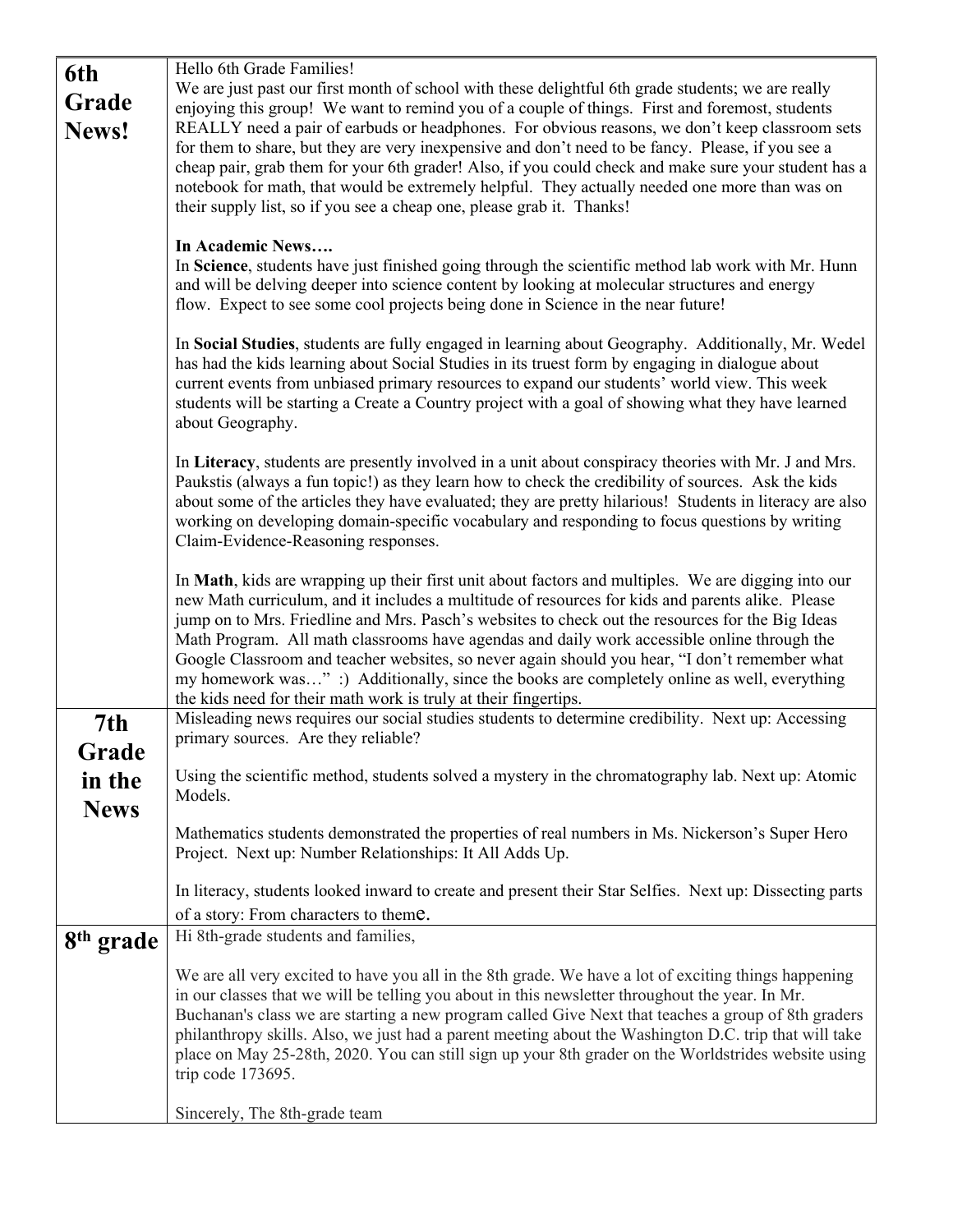| <b>Electives</b>     | MultiMedia classes are working on HTML coding. Engineering and Design classes have been                                                                                                                                                                                                                                                                                                                                                                                                                                                                                                                                                                                                                                                                                                                                                                                                                                                                                                    |
|----------------------|--------------------------------------------------------------------------------------------------------------------------------------------------------------------------------------------------------------------------------------------------------------------------------------------------------------------------------------------------------------------------------------------------------------------------------------------------------------------------------------------------------------------------------------------------------------------------------------------------------------------------------------------------------------------------------------------------------------------------------------------------------------------------------------------------------------------------------------------------------------------------------------------------------------------------------------------------------------------------------------------|
| Info                 | working on CAD software training, and are now underway with their first projects.                                                                                                                                                                                                                                                                                                                                                                                                                                                                                                                                                                                                                                                                                                                                                                                                                                                                                                          |
|                      | Band & Choir students are enjoying playing their instruments and singing.                                                                                                                                                                                                                                                                                                                                                                                                                                                                                                                                                                                                                                                                                                                                                                                                                                                                                                                  |
|                      | Spanish students are beginning their District Assessments.                                                                                                                                                                                                                                                                                                                                                                                                                                                                                                                                                                                                                                                                                                                                                                                                                                                                                                                                 |
|                      | FACS classes started the year off talking about Relationships. They then began to learn about the<br>importance of safety in the kitchens, explored the kitchens and their contents and have since<br>moved into their Cooking units.                                                                                                                                                                                                                                                                                                                                                                                                                                                                                                                                                                                                                                                                                                                                                      |
|                      | Art<br>Sixth grade is working on a mask-making project, in which they are identifying and using<br>basic geometric and organic shape to draw more accurately and efficiently.<br>Seventh grade has been creating mandalas and blind contour drawings. This project is<br>meant to help address issues regarding drawing using correct proportion and objective<br>observation during drawing, as well as appropriate use of watercolor paint.<br>Eighth grade is creating 3-dimensional packing tape sculptures based on the work of the<br>artist Mark Jenkins.                                                                                                                                                                                                                                                                                                                                                                                                                           |
|                      | PE/Health classes are working on their Fit Plans and Goal setting for the semester that are<br>centered around their Physical Fitness testing. 7th Grade classes are learning First Aid & CPR and<br>will be testing for their certification cards. All classes have been learning new games, playing a<br>variety of indoor and outdoor sports, and excelling at their Workout Wednesday activities.                                                                                                                                                                                                                                                                                                                                                                                                                                                                                                                                                                                      |
| <b>GT</b>            | Welcome to a new school year at TMS! I am the school coordinator for the Gifted and Talented<br>students. I need to meet with each identified student to review/write a new Advanced Learning Plan<br>for this year. Parents are encouraged and invited to attend the meeting. Parents will receive a copy of<br>the ALP, regardless of attendance. The meeting will last 30 - 45 minutes and your student will need<br>to be present. Please sign up for a time that is best for you. When you arrive for the meeting, please<br>sign in with Mrs. Barnett in the attendance office and I will meet you there. If your student is in<br>class, I will retrieve him/her from class for the meeting. Sincerely, Kristi<br>Leonard (kristina.leonard@thompsonschools.org)<br>https://www.signupgenius.com/go/10C0D4AADA622A2F49-advanced                                                                                                                                                     |
| New to<br><b>TMS</b> | Turner Middle School has the pleasure of introducing Source of Strength (SOS) to our school this<br>year. Sources of Strength is: "A best practice youth suicide prevention project designed to harness<br>the power of peer social networks to change unhealthy norms and culture, ultimately preventing<br>suicide, bullying, and substance abuse. The mission of SOS is to prevent suicide by increasing help<br>seeking behaviors and promoting connections between peers and caring adults." All of the Turner                                                                                                                                                                                                                                                                                                                                                                                                                                                                        |
| SOS                  | teachers and much of the staff have taken the initial Sources training. Several of those teachers and<br>staff also took an additional Adult Advisor training to help roll out the program. In late October,<br>there will be a Peer Leader training. This training will prepare a large number of students to help run<br>what sources calls "Campaigns". These campaigns will run throughout the school, for much of the<br>school year. The Campaigns are designed to help the entire school, staff and students, to rally around<br>each other in fun and positive ways to help Turner bond together and form positive<br>relationships. This, in turn, has been shown to increase youth-adult connectedness, increase<br>student's school engagement, reduce suicide rates as well as increase the number of students seeking<br>help for a myriad of issues. We at Turner are very excited for this program and can't wait to get it<br>fully up and running as the year progresses. |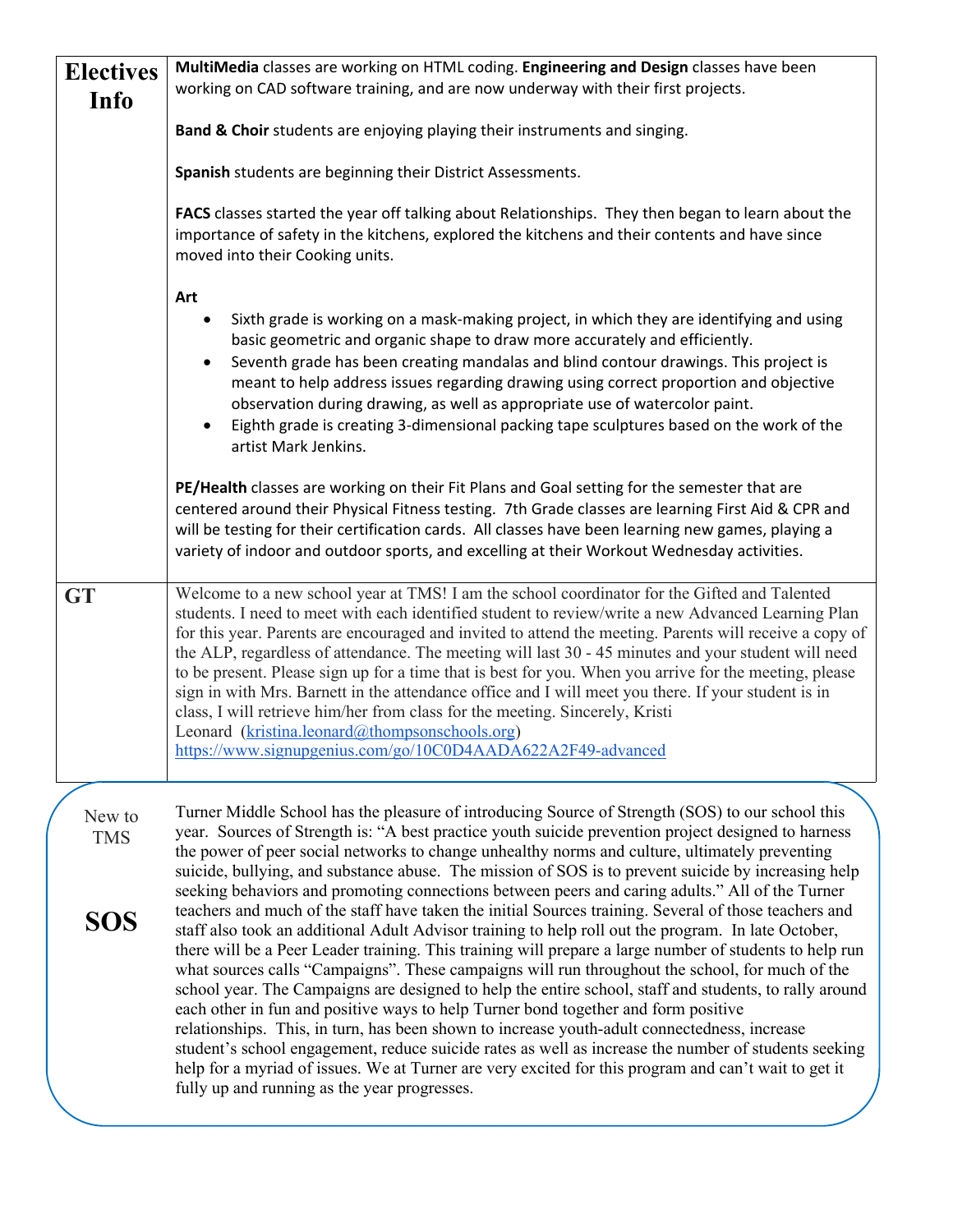#### **Meet the new staff:**

#### **Jason Hooker, 6th grade Literacy**

I am HONORED and THRILLED to call myself a part of the Turner Dragon Family! I've been teaching for 13 years, 11 of those in the Berthoud community teaching 4th and 5th grade at Ivy Stockwell Elementary. By moving up to 6th grade, I hope to support new 6th graders as they transition into middle school. I look forward to working with my 6th grade teaching team and the entire Turner Staff to provide a learning environment where every student feels like a "PRO." Outside of school, I am fortunate to have married my high school sweetheart and chase after two beautiful daughters, ages two and six. This past summer we enjoyed our first road trip up the California Coast and into Oregon...Spending three weeks in a camper together really proves your love for one another! You can often find us playing at the local parks, but when life is a little quieter, we love having lazy movie nights at home together. Thank you for making me feel welcome at Turner!

#### **Jennifer Follett – Para**

My name is Jennifer. I am a Paraprofessional here at TMS. I love working directly with students and have that one-on-one time in your classrooms. I spend my weekends on a family ranch. We love to spend evenings playing cribbage together but have recently added a VR headset to our game nights. I wish you all a great year and look forward to collaborating on creating a successful year for our students.

#### **Cory Kness, PE/FACS**

I have been a teacher for a total of 15 years in public education. I love encouraging my students and pushing them toward a life of confidence. I have 4 children and have been married now for 25 years.

#### **Alex Knueven – 8th grade Science**

I graduated from the University of Dayton in Ohio, majoring in Biology and then completed my student teaching here at Turner last year. I enjoy spending my time outside, shooting photos, hiking, camping, scuba diving, and listening to music. Before moving to Colorado I lived in Florida and Pittsburgh, Pennsylvania, so I do also enjoy the beach and rooting for my hometown team, the Pittsburgh Steelers!

#### **Alyssa Marchiori – 7th grade Social Studies**

I was born and raised in Iowa but moved to Breckenridge, Colorado in 7th grade. I moved to Fort Collins to attend CSU, where I graduated from in May of 2019. I enjoy nature walks, yoga, and playing with my puppy. When I have free time, you can find me working on my cooking skills, singing along to my favorite songs, or forcing people to play Monopoly with me. Most importantly, I am beyond excited to be working in Turner Middle School with the 7th grade team this year! Go Dragons!

#### **Travis Matkin, SRO**

Hi Everyone! Thank you for the warm welcome here at TMS! I have been with the Sheriff's Office for almost 20 years and am a Rookie at being an SRO. When I am not working, I enjoy being active with my family outdoors. I definitely enjoy sports (Go Blue!) and keep active coaching my children's sports.

#### **Gail Schumacher, Registrar**

I was born and raised in Wisconsin and therefore have to be a Green Bay Packers fan, Go Pack Go! I graduated from college with a degree in Business Administration a few years ago. I have lived in Berthoud for the past 16 years with my husband, three kids and two cats. I love to read, scrapbook, cross-stitch, walk, play volleyball and softball, volunteer at my church, and just hang out with my family. I am excited to be part of the team at Turner and look forward to helping students as best as I can.

#### **Howard Webb – Art**

I have lived in Fort Collins for about the past 30 years, but I originally come from a little farming town in Missouri. I enjoy a lot of the typical Colorado pursuits such as fly fishing, hiking, camping, and taking long naps in my hammock. I spend most of my free time with my wife Carol, my 10-year-old daughter Matilda, and my Newdle dog Cosmo. I love making and teaching art of many different types, but I paint and draw most frequently these days. I feel privileged to be working with the dedicated staff and the wonderful students here at Turner Middle School.

#### **Katie Youngblood – ILC Math**

I am so excited to begin my 17th year of teaching in a new state! My family and I moved to Colorado from Georgia in June and have loved every minute. I'm also a mom, wife, Netflix junkie, wannabe photographer, and English bulldog lover. When not teaching, you can find me at my children's sporting events or eating chips and salsa at Hays Market.